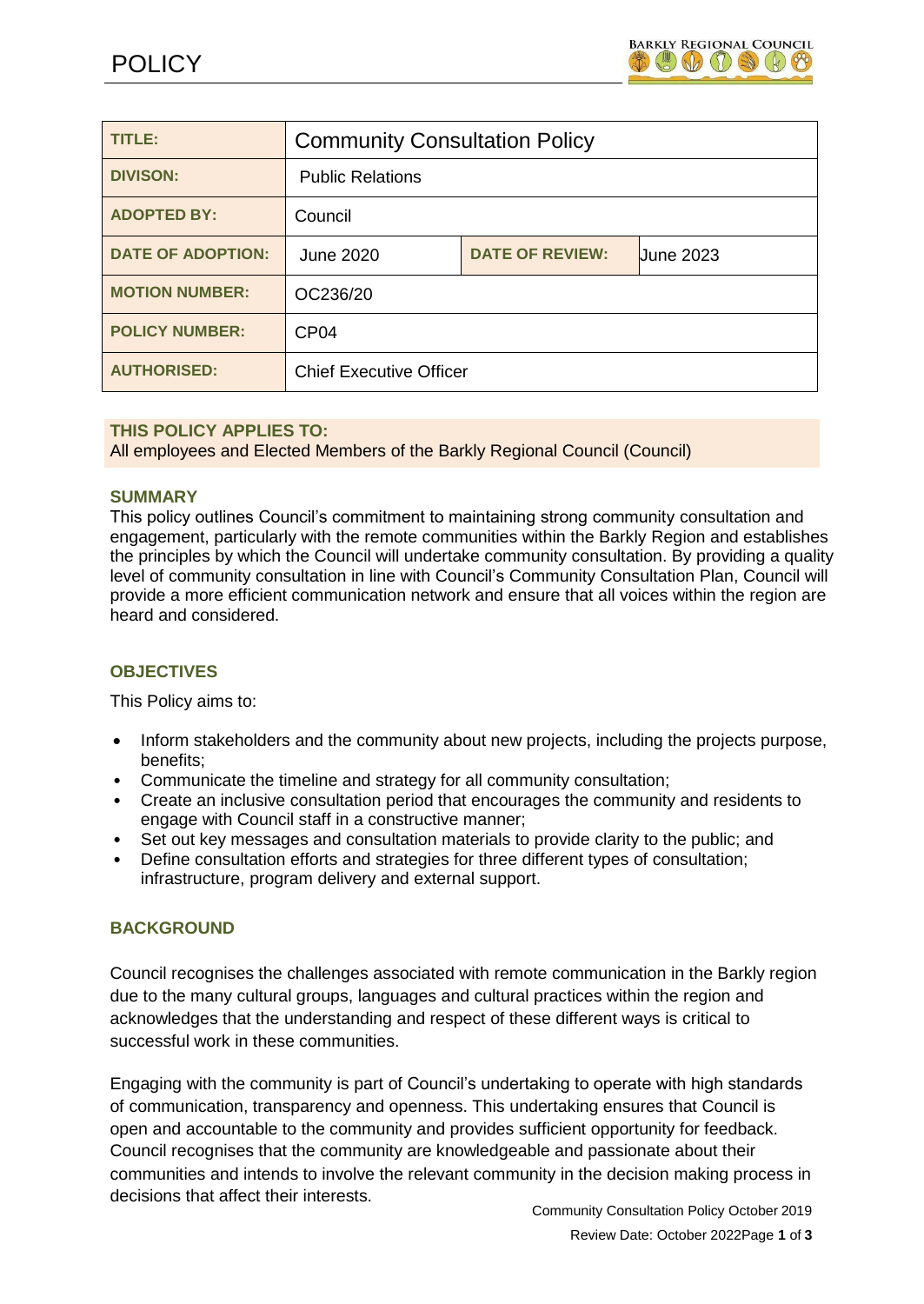Community consultation allows Council access to wider sources of information, points of view and potential solutions. It gives the community a better understanding of the issues behind the decision making process and the related constraints or opportunities that exist. Council acknowledges that by involving a cross section of the community in a consultative process, it can make better decisions.

# **POLICY STATEMENT**

This Policy is based on the Community Consultation Plan and the Principals and Core Values outlined in this plan. This Policy aims to complement the existing 1AP2 model and in the event of an inconsistency between this Policy and the IAP2 Model, the provisions of the Model takes precedence. The link for the IAP2 is provided in the Reference section of this policy.

## **BEST PRACTICE GUIDE**

While many aspects of engagement and coordination are universal, some are specific to the work that takes place in remote areas. Council will consider the below when seeking community consultation:

1. Community

Each community has its own cultures and own dynamics and these must be considered when providing information to and receiving information from remote communities.

2. Project

The project and the reasons for the project's inception must be clearly communicated in a mode and method suitable to that community's needs. The community must be involved in the inception of the project idea and the design scope and must be clearly informed of the process leading up until the completion of the project.

### 3. Relationships

Council is committed to maintaining sound relationships with the local people of our communities. These relationships will be facilitated by the Area Managers and Team Leaders and through the Local Authorities of each community. Particular emphasis will be placed on ensuring that the projects up for discussion are made with the free informed consent of the local constituents of the location the project is proposed to be undertaken.

4. Time

As per the most up to date Community Consultation Plan each project should follow the recommended timeframe guidelines. This timeline can be adjusted according to the nature of the consultation, but should not deviate exponentially from the timeline in the Community Consultation Plan. In the instance the consultation requires a second review the timeline will restart at week one of the Community Consultation Plan timeline and adhere to the recommended framework.

#### 5. Communication

Communication is a critical aspect of the community consultation process. Council will ensure that once a decision has been made on a particular issue, that community will be fully informed of the actions arising and the follow up steps. Particular attention will be given to the